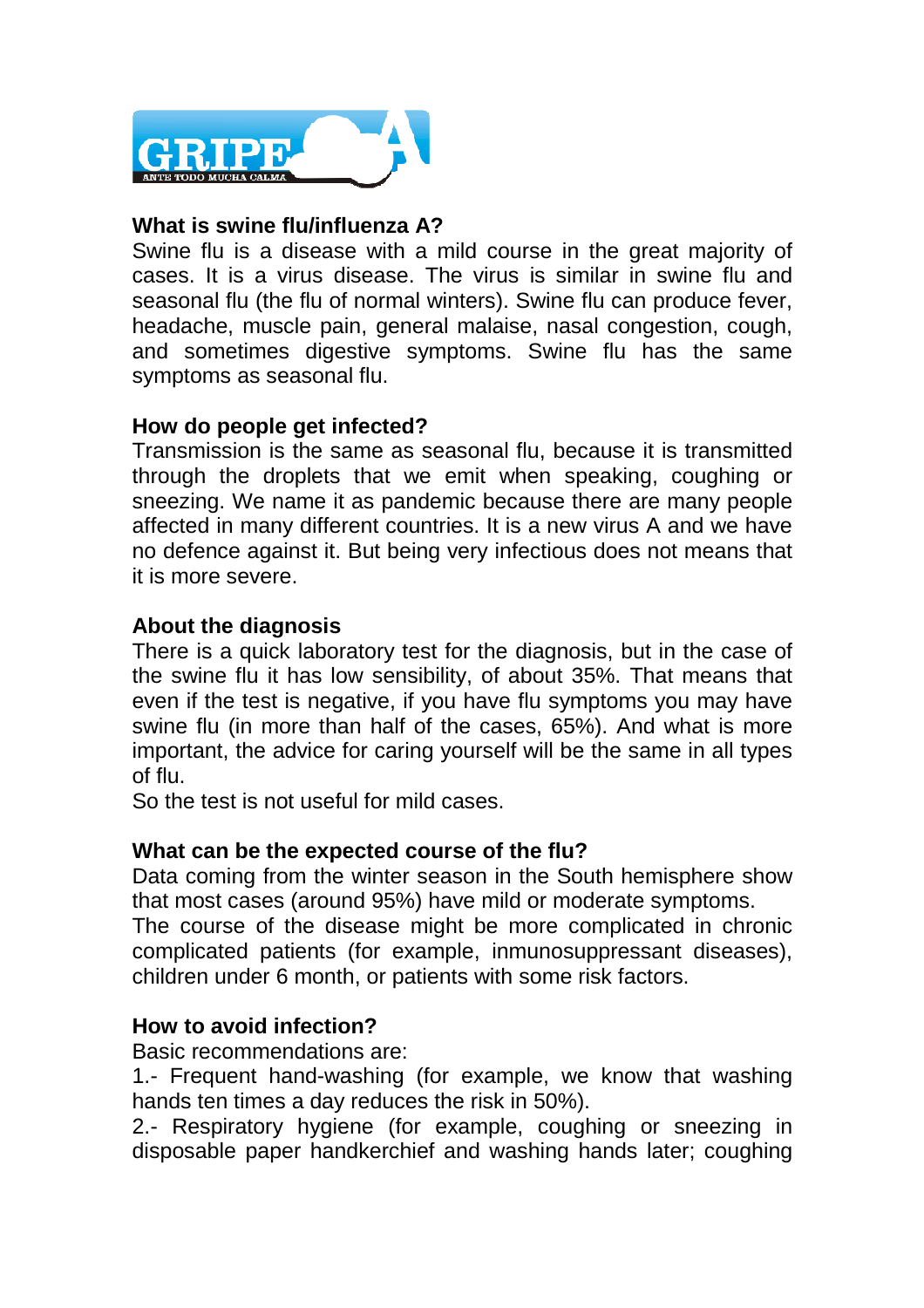or sneezing on your arm to avoid hand contact; avoiding physical contact when the symptoms are obvious).

We do not know if the surgical mask avoids the spread of the epidemic. It is only recommended for sick patients when they are in contact with other people and for the persons who care for them.

It is unclear if the anti-virus (oseltamivir-Tamiflu® or zanamivir-Relenza®) stop transmission. Some studies in institutions (as nursing homes) and in family contacts have proved very small benefits. Having in mind that it is a mild flu and these drugs have side effects, the routine use is not recommended.

Seasonal flu vaccination is not effective for swine flu. New vaccinations are not yet in the market. We know nothing about its security and effectiveness. In the present moment there are no reasons for keeping calm in view of the number of people affected and number of deaths.

## **What to do in case of symptoms?**

As stated before, the swine flu symptoms are the same as the seasonal flu. As the old adage says: "the flu last 7 days with treatment and one week without it".

Those people who have severe symptoms should contact their doctor; for example, dyspnoea, breathlessness, chest pain, fainting, sudden worsening of symptoms, or symptoms during more than seven days. Children should contact their doctor if they are under 6 months, or have dyspnoea, breathlessness, or fever for more than three days (72 hours).

Most people will have mild symptoms and they will obtain no benefit from the doctor. On the contrary, the wrong use of health services overwhelm them and difficult the correct care of severe flu patients or severe cases in general. So healthy people with mild flu symptoms can carry out their self-care in their own homes with good hygiene and keeping themselves well hydrated and nourished.

When suffering from flu it is convenient to avoid crowded places during the first five days. And please remember the recommendations: do not cough without protection, and wash your hand frequently.

#### **If symptoms appear, is it necessary to take drugs?**

Fever by itself is not dangerous. Treat it when there is general malaise. Anti-virus drugs have not proven effective in infections by seasonal flu; at most they decrease symptoms in less than one day. And considering the swine flu we even lack any probe of efficiency.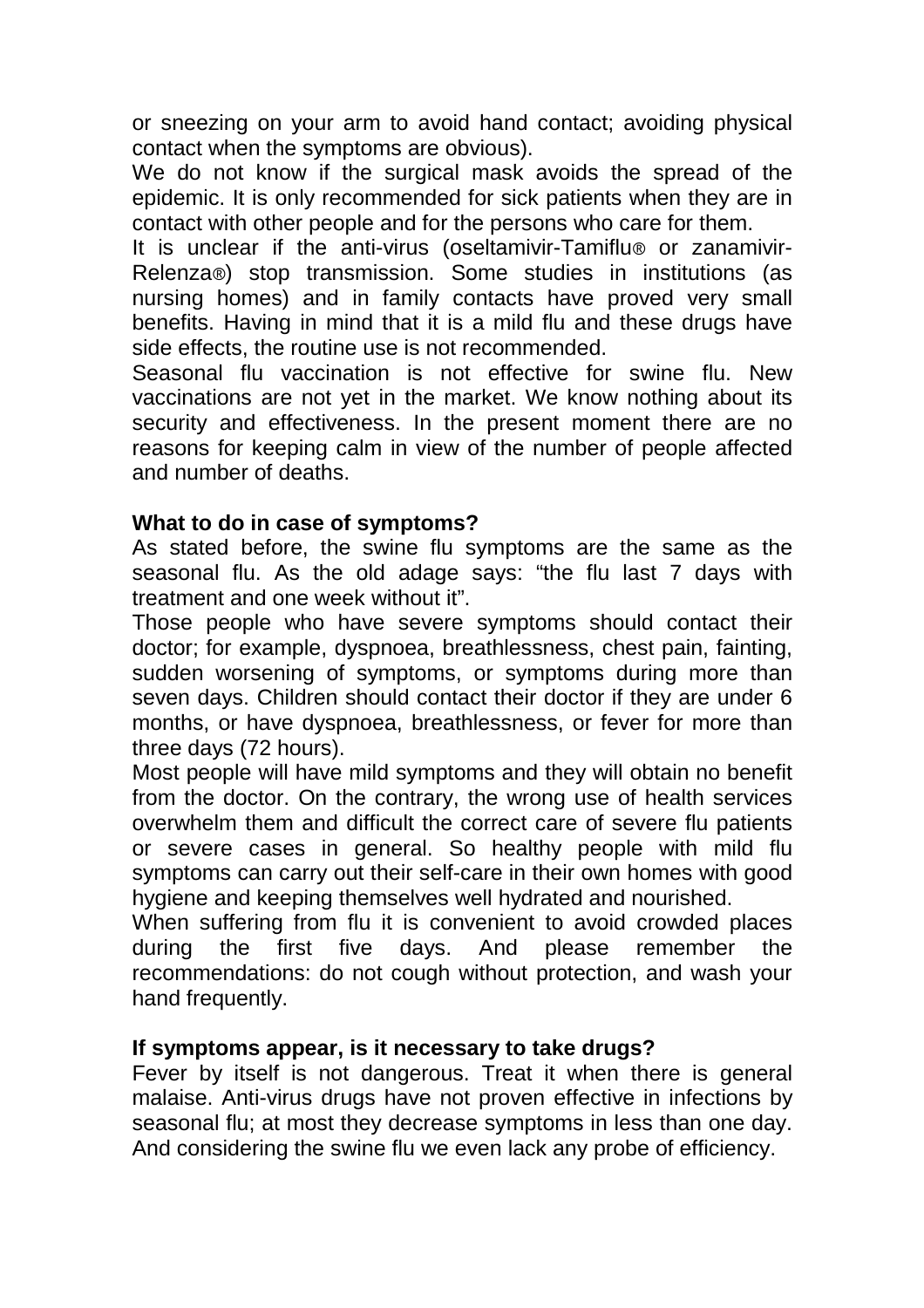For these reasons anti-virus treatment must be apply only to patients suffering from complications or those who high risk of suffering them. In previously healthy people the risk of side effect can be bigger than the benefits.

# **What about pregnancy?**

It is well known that pregnancy implies a small increase of the risk for complications in either type of flu (seasonal or swine). Being pregnant does not increase the risk of suffering from swine flu. In case of symptoms it is recommended to contact their doctor.

Nevertheless the risk is still very low and a great majority of pregnancies will have a healthy outcome.

# **Conclusions**

During the swine flu pandemic there will still be myocardial infarction, appendicitis, cardiac failure, diabetes, asthma attack, psychiatry diseases, hip fractures, accidents and thousands of other illness that require medical attention. It is important that patients suffering from swine flu do not panic and overwhelm the system, so hospitals and doctors can continue to treat all patients. For that, it is essential to keep calm and have common sense and self-control in all levels, patients, health professionals, decision makers, politicians and the media.

More information http://gripeycalma.wordpress.com/

# **To know more, some selected references:**

- 1. Burch J, Corbett M, Stock C et al. Prescription of anti-influenza drugs for healthy adults: a systematic review and metaanalysis. Lancet Infec Dis. 2009;doi:10.1016/S1473- 3099(09)70199-9.
- 2. Ellis C, McEven R. Who should receive Tamiflu for swine flu?. BMJ. 2009;339:b2698.
- 3. Evans D, Cauchemez S, Hayden FG. "Prepandemic" immunization for novel influenza viruses, "swine flu" vaccine,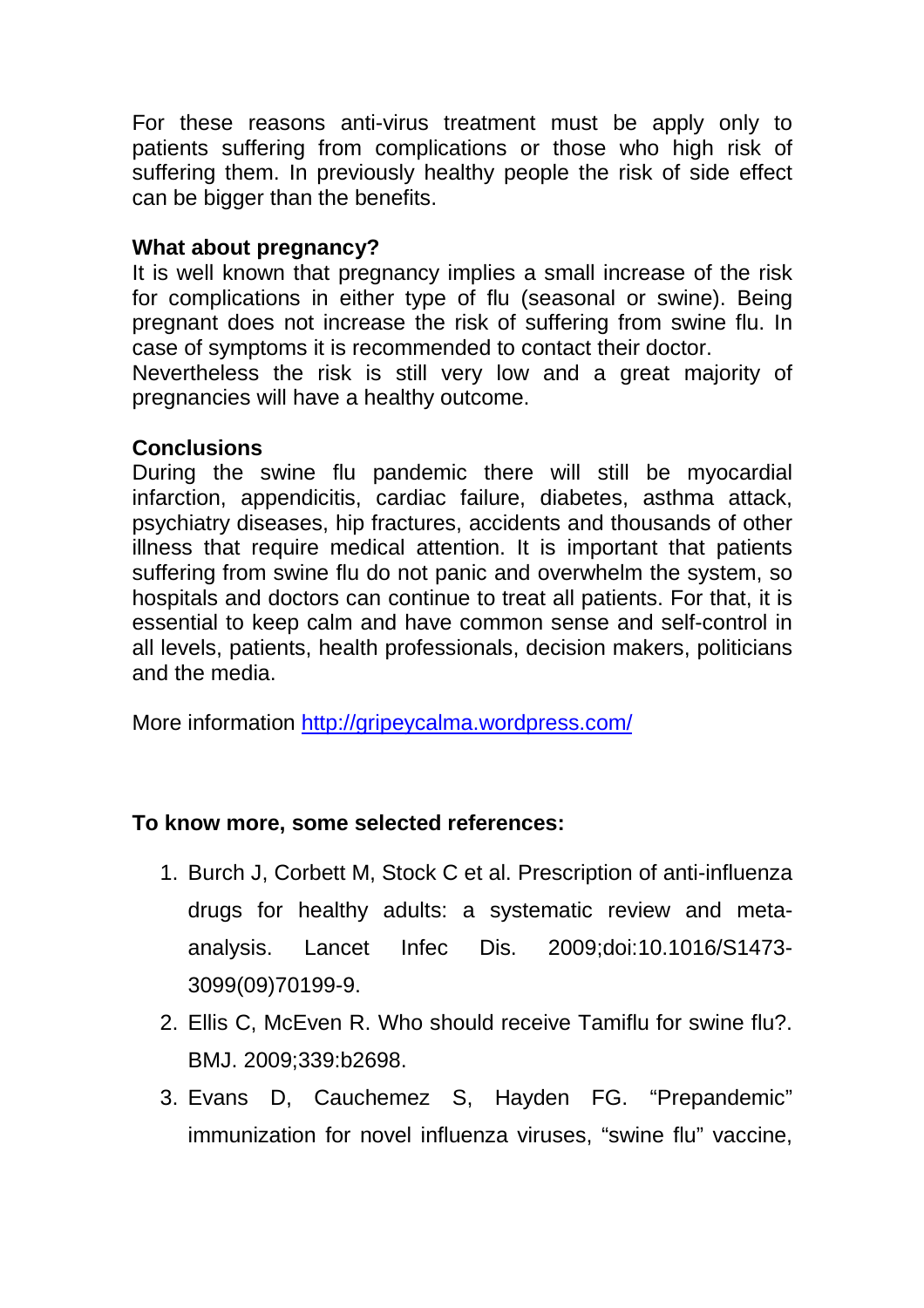Guillain-Barré syndrome and the detection of rare severe adverse affects. J Infect Dis. 2009;200:321-8.

- 4. Kitching A, Roche A, Balasegaran S et al. Oseltamivir adherence and side effects among children in three London schools affected by influenza A (H1N1), May 2009. An Internet based cross sectional survey. Eurosurvillance 2009;29:1-4.
- 5. Jefferson TO, Demicheli V, Di Pietrantonj C et al. Inhibidores de neuraminidasa para la prevención y el tratamiento de la influenza en adultos sanos. www.cochrane.es/gripe/revisiones/CD001265.pdf
- 6. Sheridan C. Flu vaccine makers upgrade technology and pray for it. Nature Biotechnolgy. 2009;27:489-91.
- 7. Shun-Shin M, Thompson M, Heneghan C et al. Neuraminidase inhibitors for treatment and prophylasis of influenza in children: systematic review and meta-analysis of randomized controlled trials. BMJ. 2009;339;b3172.
- 8. Simonsen L, Taylor RJ, Vibourd C et al. Mortality benefits of influenza vaccine in elderly people: an ongoing controversy. Lancet Infect Dis. 2007;7:658-66.
- 9. Smith S, Demicheli V, Di Pietrantonj C, Harden AR et al. Vaccines for preventing influenza in healthy children. Cochrane Database Syst Rev. 2008;(2):CD004879.
- 10. White N, Webster R, Govorkovs E et al. What is the optimal therapy for patients with H5N1 infection? PLoS Med. 2009;6:e1000091.
- 11. CDC H1N1 Flu | Interim Guidance for the Detection of Novel Influenza A Virus Using Rapid Influenza Diagnostic Tests http://www.cdc.gov/h1n1flu/guidance/rapid\_testing.htm